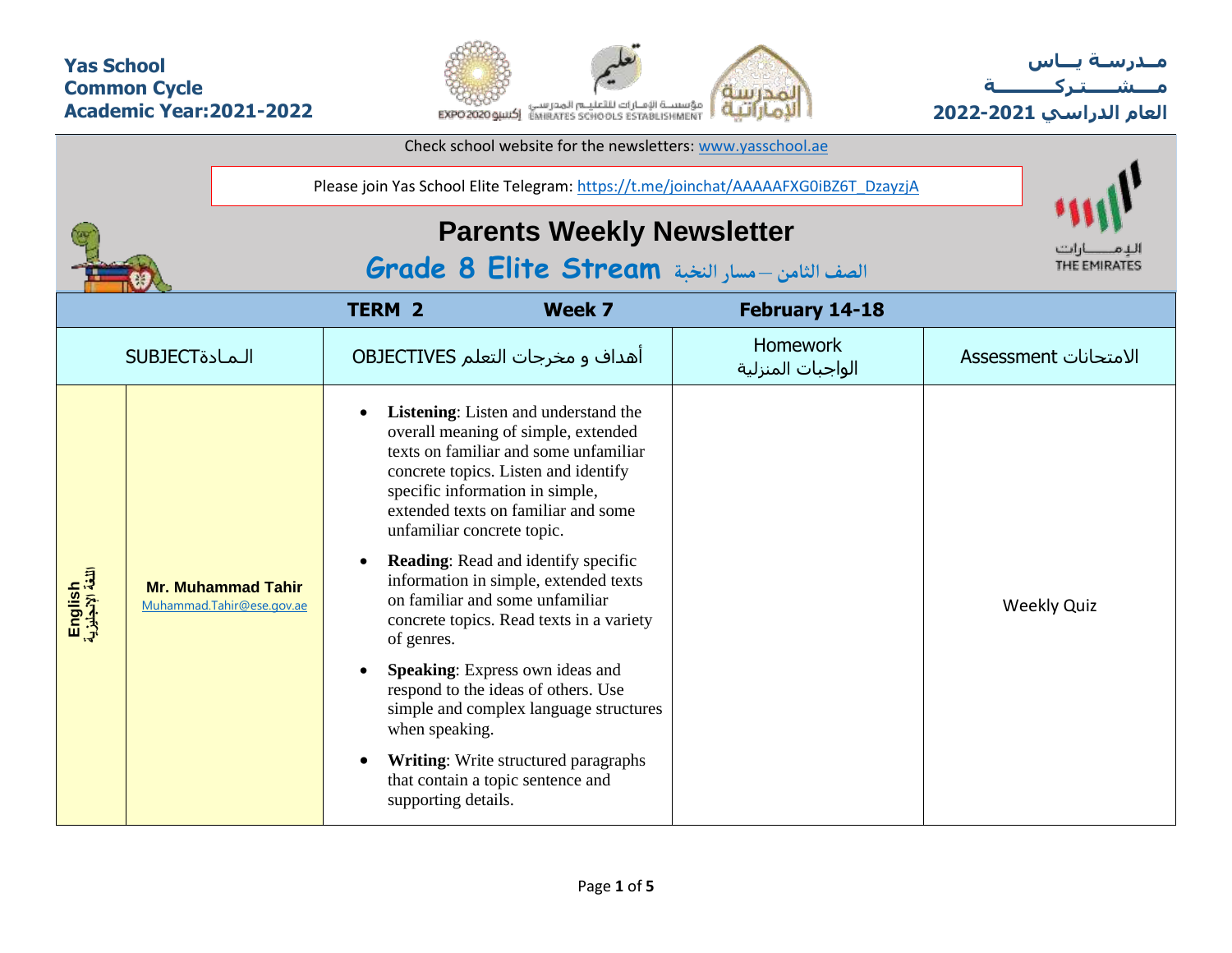| Math<br>الرياضيات | <b>Mr. Mohammad Bassam</b><br>(8G)<br>mohammadb.hassan@ese.gov.<br>ae | Module 11 - Angles and Geometric Figures<br>$M11L6 - Two-Dimensional$<br>Representations of Three-Dimensional<br>Figures<br>M11L7 – Precision and Accuracy<br>M11L8 - Representing Measurements                                                                                                                                                                                                                                                                                                                                                                                                                                                                                                                                                                | Homework will be assigned<br>on ALEKS | Weekly pop-Quiz<br>in the following lessons:<br>(M11L2, M11L3, M11L4<br>and $M11L5$ )<br>on Thursday 17th February 2022 |  |  |  |  |
|-------------------|-----------------------------------------------------------------------|----------------------------------------------------------------------------------------------------------------------------------------------------------------------------------------------------------------------------------------------------------------------------------------------------------------------------------------------------------------------------------------------------------------------------------------------------------------------------------------------------------------------------------------------------------------------------------------------------------------------------------------------------------------------------------------------------------------------------------------------------------------|---------------------------------------|-------------------------------------------------------------------------------------------------------------------------|--|--|--|--|
| Math<br>الرياضيات | <b>Mr. Raju (8E &amp; 8F)</b><br>Nagaraju.Boyina@ese.gov.ae           | Analyze figures using the definitions of<br>$\bullet$<br>angles and parts of angles.<br>Calculate angle measures using the<br>definitions of congruent angles and<br>angle bisectors.<br>Analyze figures using the<br>characteristics of adjacent angles,<br>linear pairs of angles, and vertical<br>angles.<br>Calculate angle measures using the<br>characteristics of complementary and<br>supplementary angles.<br>Calculate angle measures using the<br>$\bullet$<br>characteristics of perpendicular lines.<br>Demonstrate understanding of what<br>$\bullet$<br>can and cannot be assumed from a<br>diagram.<br>Find perimeters, circumferences, and<br>areas of two-dimensional geometric<br>shapes. • Calculate the measures of<br>real-world objects | Homework will be given in ALEKS       | Quiz will be on Thursday<br>(10.5, 10.6, 10.7, and 11.1)                                                                |  |  |  |  |
| Science           | <b>Mr. Mariam (8E, 8F, 8G)</b><br>Carl.Addison@ese.gov.ae             | Describe the properties of Halogen<br>$\bullet$<br>group<br>Describe the properties of Noble gases<br>٠<br>Describe the properties of Mixed<br>groups (Metalloids)<br>Identify different types of chemical<br>$\bullet$<br>bonds                                                                                                                                                                                                                                                                                                                                                                                                                                                                                                                               | Homework on LMS                       | Quiz will be on Monday on:<br>Alkali metals & Alkaline earth<br>metals & Transition metals                              |  |  |  |  |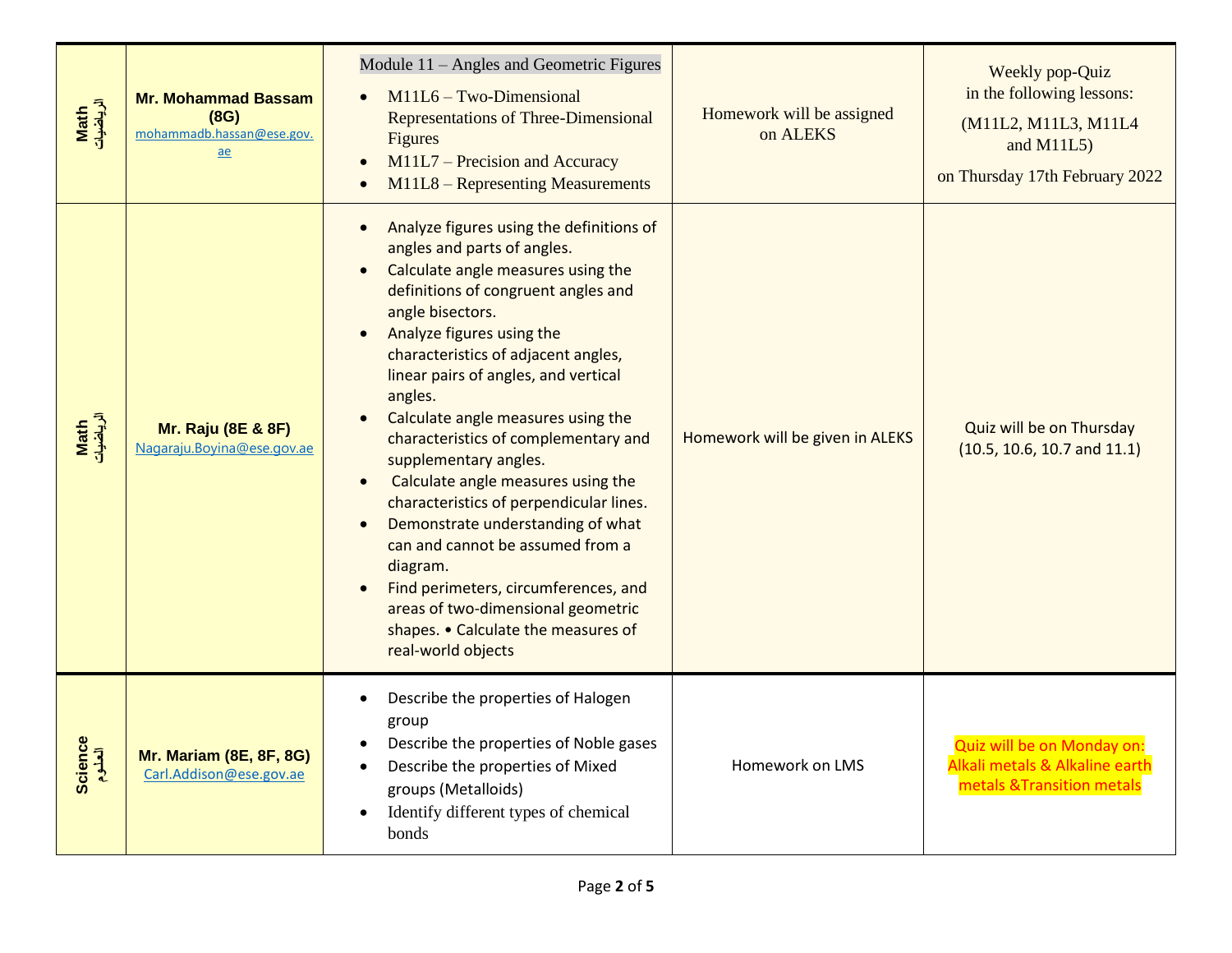|                                                                  | المعلم حلمي (بنين)<br>Helmi.Belquesmi@moe.gov.ae                                        | قراءة: غولة النهسسر<br>محادثة: تلخـيص أسطــــــــــورة                                           | حل الأنشطة على LMS                                                                     | تدريبات يومية لقياس مدى فهم الطلاب                                                                                              |
|------------------------------------------------------------------|-----------------------------------------------------------------------------------------|--------------------------------------------------------------------------------------------------|----------------------------------------------------------------------------------------|---------------------------------------------------------------------------------------------------------------------------------|
| -Arabic<br>اللغة العربية                                         | المعلّمة هناء (بنات+بنين)<br>Hana.alsuwaidi@ese.gov.ae                                  | نظرة ( قصة )<br>$\bullet$<br>الاستماع العلقاء أو الفينيق<br>النهر المتجمد<br>$\bullet$           | حل منصة ألف<br>وإكمال الأنشطة في LMS                                                   | اختبار الكتابة الثالث ( الحوار )                                                                                                |
| Islamic<br>التربية الإسلامية                                     | المعلمة عائشة العلوى (بنات)<br>ayesha.alalawi@ese.gov.ae                                | المد الفر عي<br>تلاحم المجتمع                                                                    | حل الأنشطة LMS                                                                         | تسميع سورة يس 33-54<br>•     تسميع حديث أقدس بيوت الله                                                                          |
| الدراسات الاجتماعية<br>والتربية الأخلاقية<br>Social Studies + ME | المعلمة جيهان حافظ<br>gihan.hafez@ese.gov.ae                                            | درس الامارات من سفينة الصحراء<br>$\cdot$ 1<br>2. درس الاقتصاد الاخضر                             | استكمال المشروع<br>على منصة التعلم الذكي LMS<br>وهو اختيار أحد الدروس<br>وعمل بوربوينت | <mark>الاختبار الثاني للفصل الدراسي الثاني</mark><br>الدروس الدولة العباسية -الحضارة<br>الاسلامية -حلف بن <i>ي</i> ياس والقواسم |
| التصعيم<br>والتكذولوجيا<br>1C                                    | المعلمة رولا (8E,8F,8G)<br>rola.mohamed@ese.gov.ae                                      | Create a simple CAD model using a<br>range of basic tools within a<br>professional CAD software. | <b>Self-Learning</b><br><b>Unit - Week 7</b>                                           | <b>Checkpoint 2.</b><br><b>Fusion 360 Project.</b>                                                                              |
| Drama<br><b>MAC</b>                                              | ا <mark>لمعلم محمود صابر (بنين)</mark><br>mahmoud.hmohamed@ese.gov.<br>$\underline{ae}$ | المسرح الواقعى                                                                                   |                                                                                        |                                                                                                                                 |
| موسيقى Music                                                     | المعلم سلمان (بنين)<br>Selmen.zenned@ese.gov.ae                                         | قوالب التأليف الأوبرا والأوبريت 2                                                                |                                                                                        |                                                                                                                                 |
|                                                                  | المعلمة رحمه (بنات)<br>Rahma.Mehrez@moe.gov.ae                                          | أغنية عيد الأم                                                                                   |                                                                                        |                                                                                                                                 |
|                                                                  | المعلمة فاتن (بنين)<br>faten.koussa@ese.gov.ae                                          | الفن الاسلامي 1                                                                                  |                                                                                        |                                                                                                                                 |
| Visual Art<br>الفئون البصرية                                     | المعلمة جيهان (بنات)<br>gehan.elhawy@ese.gov.ae                                         | الفن الإسلامي 2                                                                                  | حل أنشطة الفن الإسلامي1<br>السوال الأول والثاني<br>من كتاب النشاط                      | البحث عن صو <mark>رللمئذنة الملوية</mark><br>في <mark>جامع سامراء</mark>                                                        |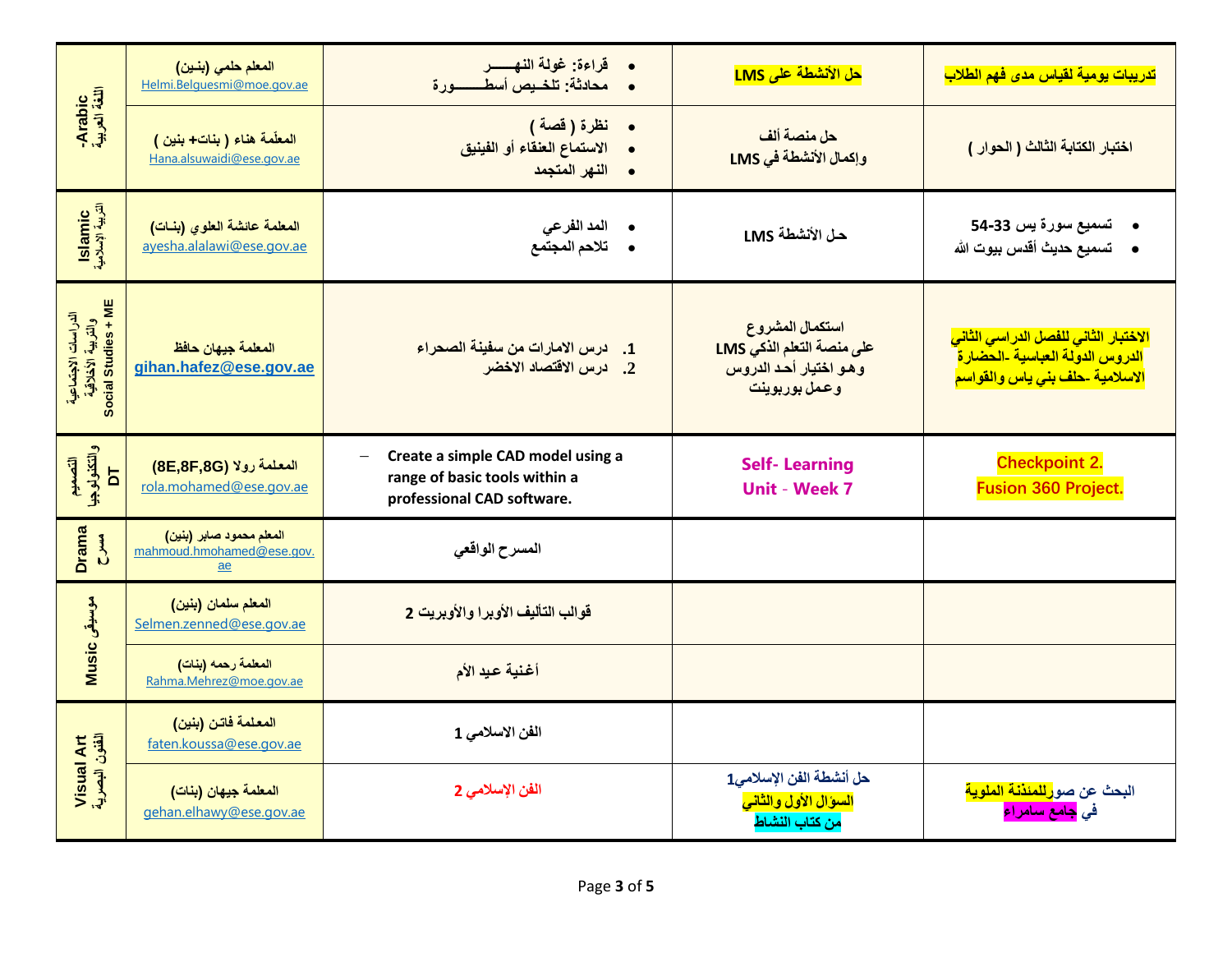| Health & Physical<br>Education<br>التربية الرياضية والصحية | <b>Mr. Wassim (Boys)</b><br>wassim.khouaja@ese.gov.ae  | <b>ATHLETICS: Relay</b>                                                                                                                                                        | <b>SELF LEARNING IN LMS</b> |  |
|------------------------------------------------------------|--------------------------------------------------------|--------------------------------------------------------------------------------------------------------------------------------------------------------------------------------|-----------------------------|--|
|                                                            | <b>Ms. Sabiha (Girls)</b><br>sabiha.alkerwi@ese.gov.ae | <b>Athletics - Relays</b>                                                                                                                                                      | <b>SELF LEARNING IN LMS</b> |  |
|                                                            | Mr. Yi Zeng (Boys)<br>Yi.Zeng@ese.gov.ae               | 1. Get to know the words for breakfast:<br>鸡蛋、面包、沙拉、牛肉、羊肉、或<br>者、一般<br>Be able to talk about eating habit<br>2.<br>during the day.<br>Be able to write character "eat-吃"<br>3. | Wordwall practice           |  |
| Mandarin<br>البرنامج الصيني                                | <b>Ms. Li Shuai (Girls)</b><br>Shuai.Li@ese.gov.ae     | 1. Get to know the words for breakfast:<br>鸡蛋、面包、沙拉、牛肉、羊肉、或<br>者、一般<br>Be able to talk about eating habit<br>2.<br>during the day.<br>Be able to write character "eat-吃"<br>3. | Wordwall practice           |  |